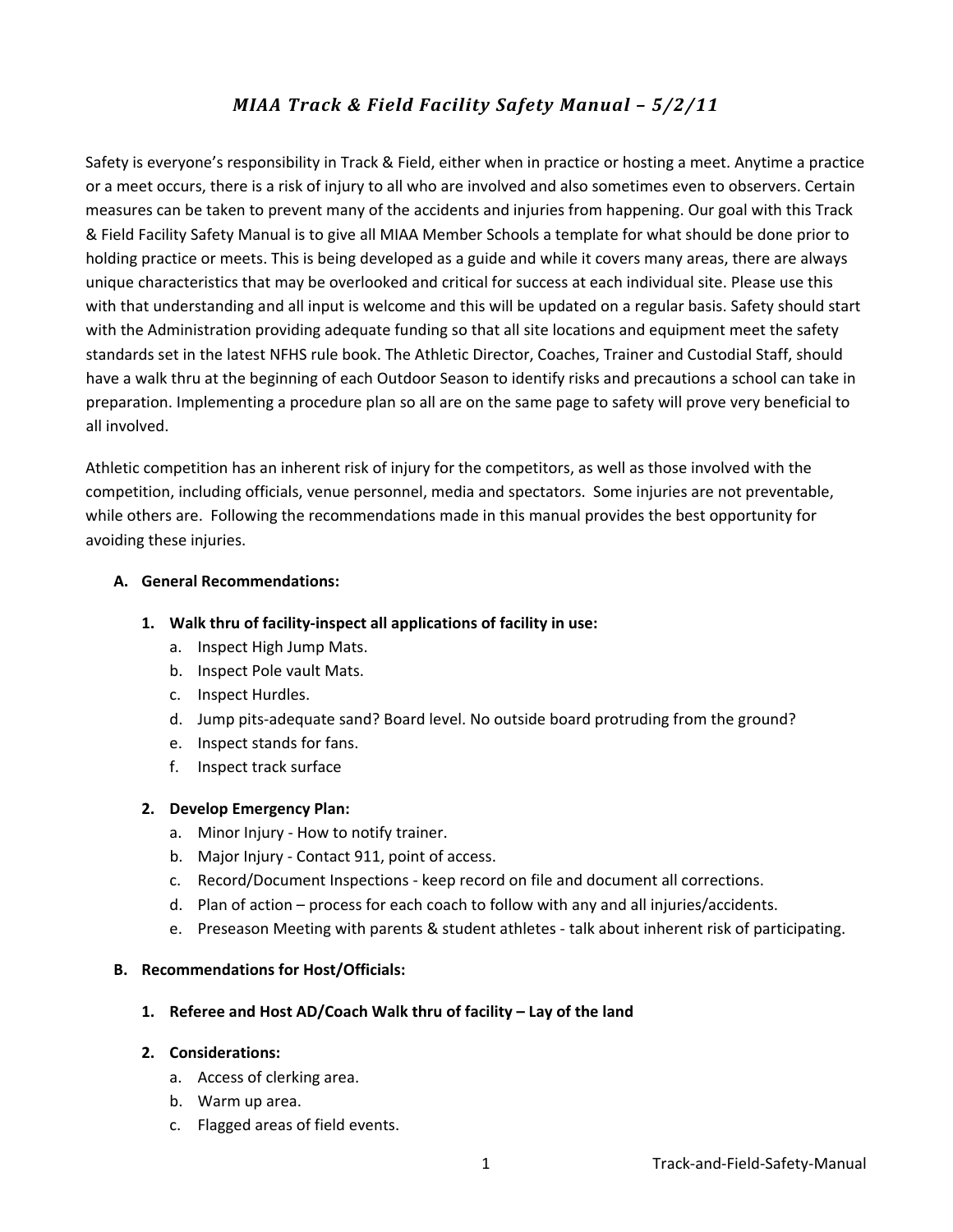- d. Coaches boxes.
- e. Potential interference crossing competition areas.
- f. Inspect starting Blocks.
- g. Crossbars in HJ/PV.
- h. Athletic trainer/Medical personnel.
- i. Radio communications/Announcer.
- j. Lightning Plan.
- k. Space issues.

### **3. Referee then meets with officials ‐ Gives direction to approve:**

- a. Safety check of area.
- b. Inventory of equipment.
- c. Organize others working the meet and review safety in their area.
- d. Competitors briefed, set warm up and throws procedures during competition.
- e. If an accident occurs, report, document, be specific, file a report with meet management, stay calm, and let the professionals handle the situation.
- f. Be alert! Never turn your back on a thrower!

### **C. Events:**

### **1. The Start**

Those working the start of a race have the responsibility to be sure that those starting can do so without coming in contact with another person. The responsibility for this would fall on the official/starter responsible for the start. The standard for the official who has this responsibility is could a reasonable person have foreseen someone coming on the track in front of the runners starting that would result in collision.

### **2. The Finish**

The finish line of a race has similar responsibilities imposed on the official or officials responsible for it comparable to those at the start of the race. The competitors must be assured of a finish line that is unobstructed by individuals who are not competing in the race. At least one official has responsibility for the finish line.

# **3. Discus**

The discus venue, which includes the cage, the ring, the area surrounding the cage, the sector, and the area next to the sector lines, must be checked for any hazard prior to any competitor being permitted to come into the venue. Any hazard must be addressed before competitors are allowed into the venue. During the warm‐up time and during the competition, no individual should be allowed to have their back to the throwing ring where a discus could reach the individual. All individuals working in the sector or along the sector lines must never turn their back on the throwing area when an athlete is in the cage with a discus. It is preferable that individuals be beyond the reach of a throw.

- a. Inspect Discus Cage, netting should be loose, not taut, no holes.
- b. Inspect the surface of the ring.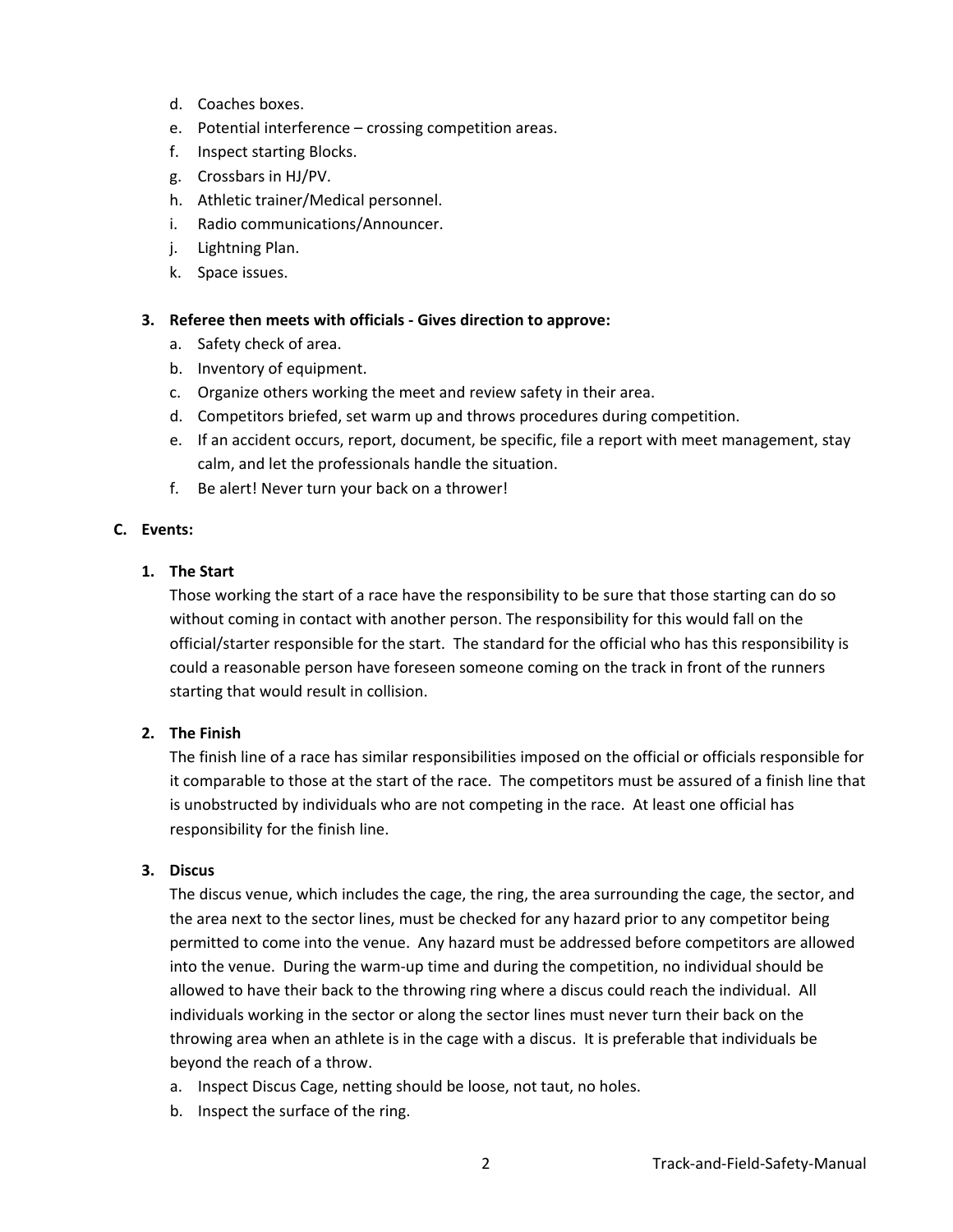- c. Ring should be swept clean and area around raked clean, so debris can be limited on competitor's shoes.
- d. Area needs to be roped off to prevent spectators from walking in the line of thrown discus.
- e. Look for areas that may cause unusual bounces, i.e. rocks, holes, & wet grass causes skidding.
- f. Inspect any implement that has come in contact with any hard surface, ring, post, & rocks for damage.
- g. No one warms up or throws without supervision of an official or coach.
- h. No warm ups outside the throwing area.
- i. Cone should be placed in the circle when warm ups are over.
- j. All implements should be carried back, not thrown back.

# **4. Shot Put**

The shot put venue, which includes the ring, the area surrounding it, the sector, and the area next to the sector lines, must be checked for any hazard prior to any competitor being permitted to come into the venue. Any hazard must be addressed before competitors are allowed into the venue. During the warm‐up time and during the competition, no individual should be allowed to have their back to the throwing ring where a shot could reach that individual.

- a. Inspect the surface of the circle and that the toe‐board is securely fastened.
- b. Ring should be swept clean and area around raked clean, so debris can be limited on competitor's shoes.
- c. Throwing area should be smoothed with a rake. When shots are thrown onto grass throwing areas, holes can be filled with sand, or fine crushed stone.
- d. Stones should be cleared from the area.
- e. Inspect any implement that has come in contact with any hard surface, ring, post, & rocks for damage.
- f. No one warms up or throws without supervision of an official or coach.
- g. No warm ups outside the throwing area.
- h. Cone should be placed in the circle when warm ups are over.
- i. All implements should be carried back, not thrown back.
- j. Area should be roped off around and behind the circle.

### **5. Javelin**

This venue must be checked for hazards with particular attention being paid to the running area approaching the line where the javelin will be released and, also, in the sector where the javelin is to be thrown or land. Anything discovered must be resolved prior to any competitor being given access to this venue. Particular attention must be paid to protecting a competitor approaching the throwing line that there is no interference from any individual who might interfere with the thrower.

Officials working this venue must be very careful to see that no individual is in an area that a javelin can reach, which includes outside the sector lines. An official responsible for the throwing line must prevent any competitor from throwing a javelin until those working in the sector are ready. All individuals working in the sector and those near sector lines who have responsibilities for the competition or who are covering the competition such as media must never turn their back on the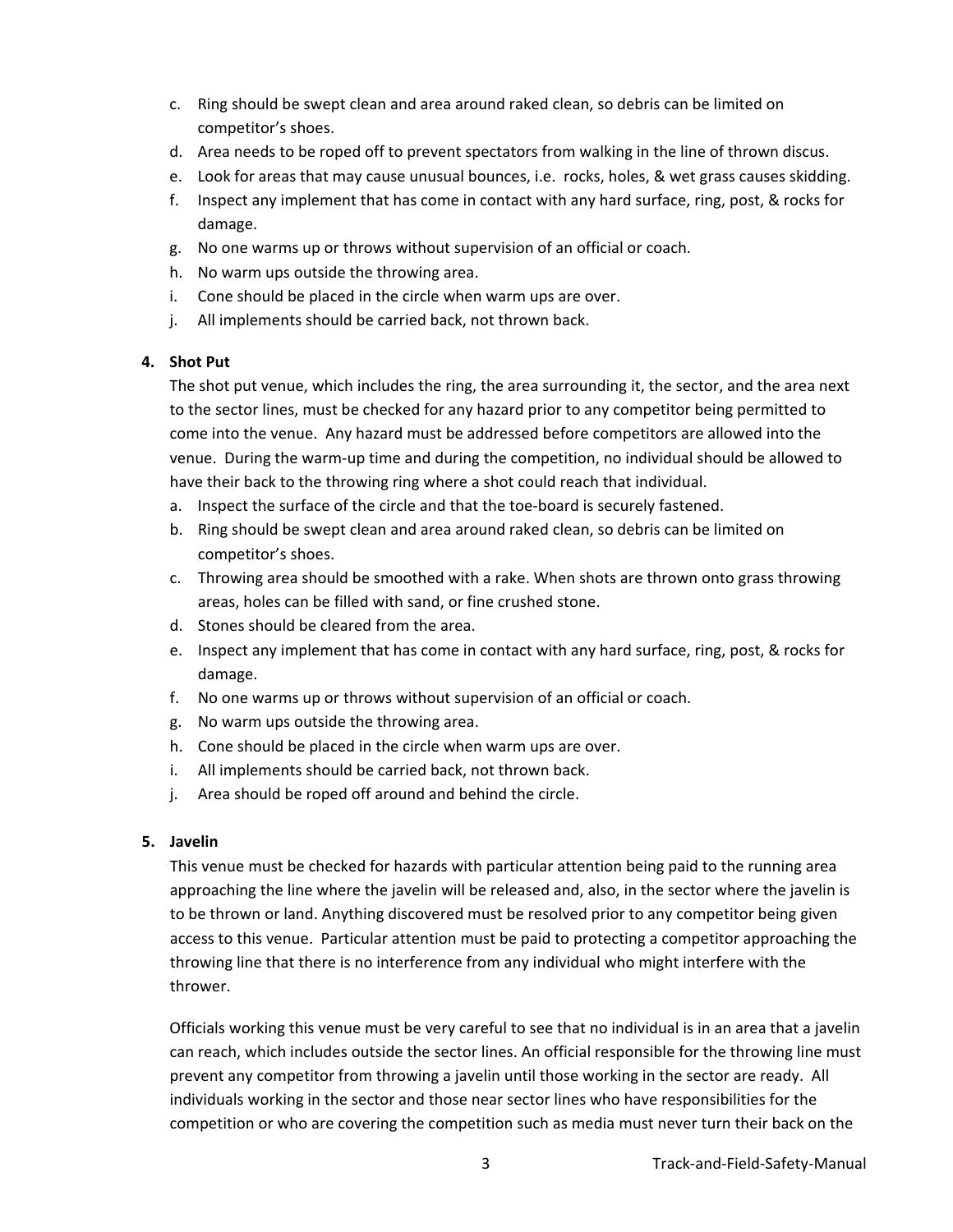throwing line when a competitor has a javelin in hand and can reasonably be expected to throw. Individuals working in the sector or near the sector lines should not be where a javelin can reasonable be anticipated to land. As a general rule they should be further out from where a javelin can reasonably be expected to land. At no time should an individual be permitted to be in the sector or near the sector lines with their back to the throwing line while a competitor has a javelin in hand that could reasonably be expected to throw.

- a. Inspect the runway, if grass, divots, holes, mud, alternative solution/area to throw.
- b. Area needs to be roped off beyond the scope of area of competition, and away from wandering competitors.
- c. Landing area should be free of debris, including stones.
- d. Inspect any implement that has come in contact with any hard surface, ring, post, & rocks for damage.
- e. No one warms up or throws without supervision of an official.
- f. No warm ups outside the throwing area.
- g. Cone should be placed in the circle when warm ups are over.
- h. All implements should be carried back, not thrown back.
- i. Wind affects the flight of a javelin, check conditions.

#### **6. High Jump**

During the competition someone must be responsible to identify every individual who might step in front of a competitor approaching the bar and cause injury. These individuals need to be moved to a place where it is unlikely there will be interference with a competitor approaching the bar. Lastly, during this competition, the area surrounding the landing pit must be examined for any discoverable hazard which could injure an athlete coming off of the landing area.

#### **7. Pole Vault**

The responsibilities of a pole vault official are almost identical of those of an official working on a high jump venue. The venue must be examined for any hazard prior to competitors being given access to the venue. If a hazard is discovered, it must be addressed before the competitors are given access to the venue. The venue investigation includes, examining the equipment to be sure that it is not hazardous. For example, sometimes there are metal frames below the landing pit that can be sticking out that can cause an injury. The pit needs to be adjusted so that the frame is covered by the pit pads so that an athlete cannot contact the frame. The bar needs to be checked for proper flexibility and any discoverable flaws.

During the competition someone must be responsible to identify every individual who might step in front of a competitor approaching the bar and cause injury. These individuals need to be moved to a place where they are not likely to interfere with a competitor approaching the bar.

#### **8. Triple Jump and Long Jump**

The first responsibility that the law places on an official for these jumps is to check the venue for any hazard. This means the runway, the landing area, and the area adjacent to both of these must be checked for hazards before giving access to this venue. Any hazard must be eliminated before permitting access to the venue. For example, if the landing area has a metal grating around it, as some landing areas do, the grating must be checked to be sure that it will hold a person's weight in